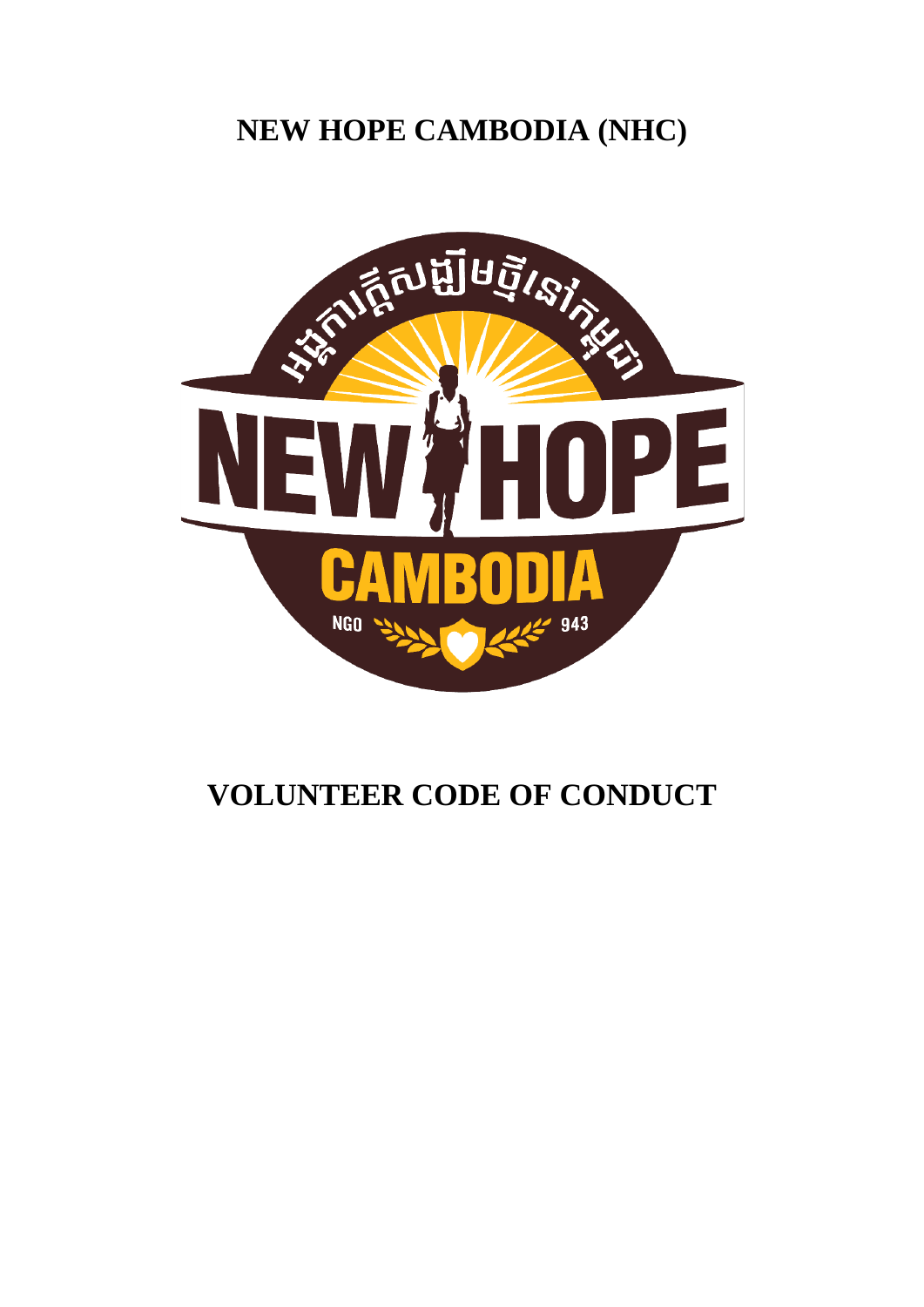### **Khmer Culture**

Whilst interacting with Khmer nationals through NHC's program activities I will:

- At all times have respect for and uphold the culture and values of the Cambodian people.
- At all times maintain respect and compliance for Cambodian government laws and regulations.
- Recognise that culturally Cambodian dress is very conservative so I will respect this and will ensure that at all times my dress is in accordance with our Dress Code as outlined in our Volunteer Handbook at both NHC and in the villages.

#### **Child Protection**

During contact with children through NHC's program activities I will abide by NHC's Child Protection Policy.

## **Discrimination and responsible behaviour**

As a volunteer at NHC I understand that:

- Discrimination and/or physical violence between volunteers is unacceptable.
- That wrong, false or misleading information must not be given at any time.
- Volunteers must exhibit a high level of integrity, honesty and self-discipline at all times.
- Any additional activities with children, families or communities must be first approved by management and be in accordance with the requirements of NHC's Child Protection Policy.
- A commitment to my chosen work hours must be given. If I need time off or would like to travel, I will give as much notice as possible to my department manager and the Volunteer Coordinator so that they can find a replacement.
- I will check with management before inviting friends or visitors to NHC.
- I will not sell or use prohibited drugs within the vicinity of NHC.
- I will not smoke in the vicinity of the NHC.
- I will not attend NHC whilst under the influence of alcohol and will not consume alcohol at NHC whilst children are present.
- Conducting business of any kind for self-gain in the vicinity of NHC is prohibited

#### **Donations**

In regards to offering money donations to staff members at NHC I understand that:

- All donations to NHC must be made either through its website or presented to NHC's Accounts Department which will issue you with a receipt.
- NHC staff are not allowed to accept any money from volunteers.

#### **Systems on the ground**

Whilst offering my voluntary services at NHC I understand that:

- All volunteers must operate within existing operational/organisational systems currently in place.
- Any positive suggestions to improve current systems are appreciated and can be directed to the Managing Director.